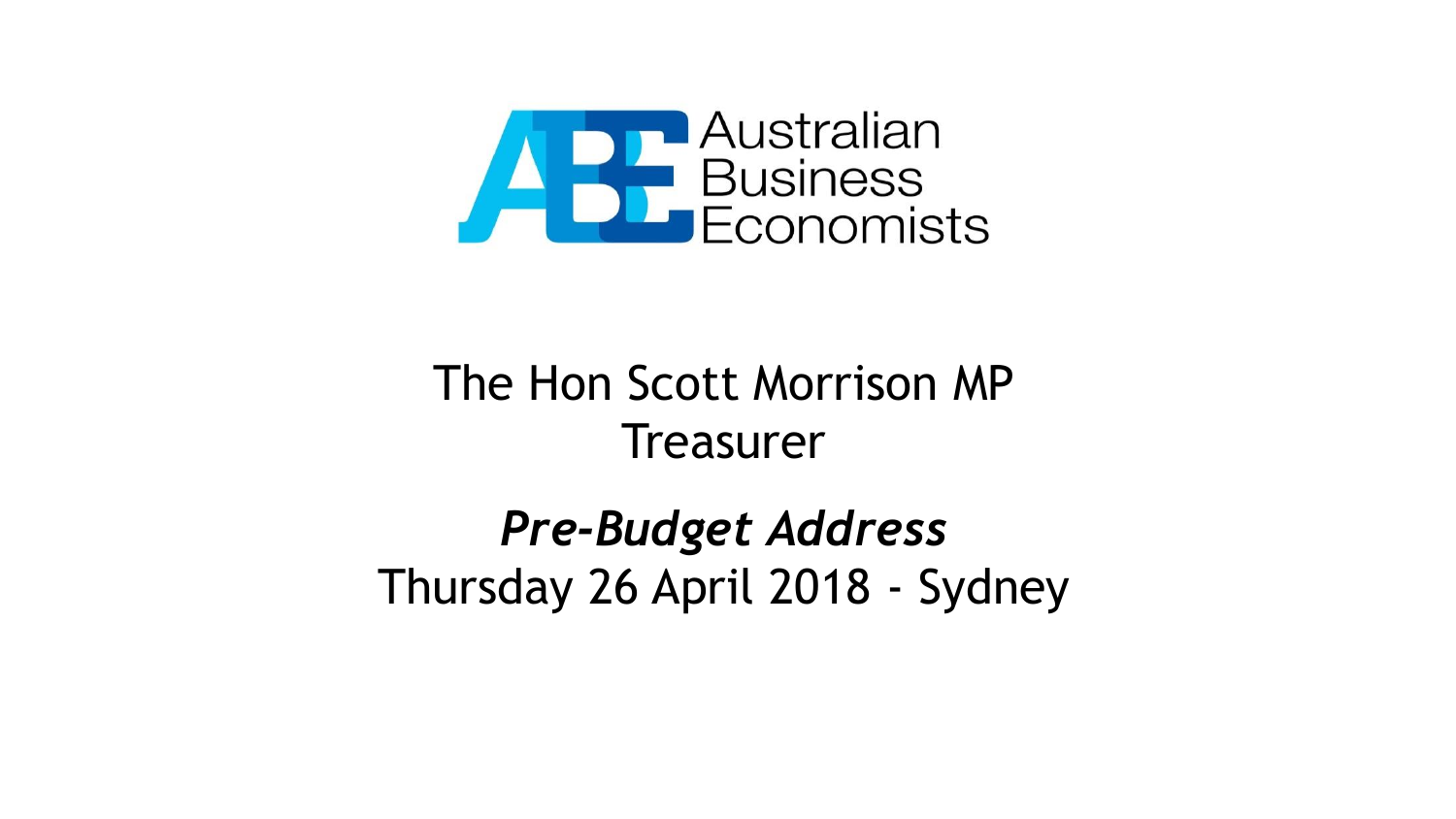



# Keeping what you earn

## Address to Australian Business Economists 26 April 2018

The Hon Scott Morrison MP **Treasurer**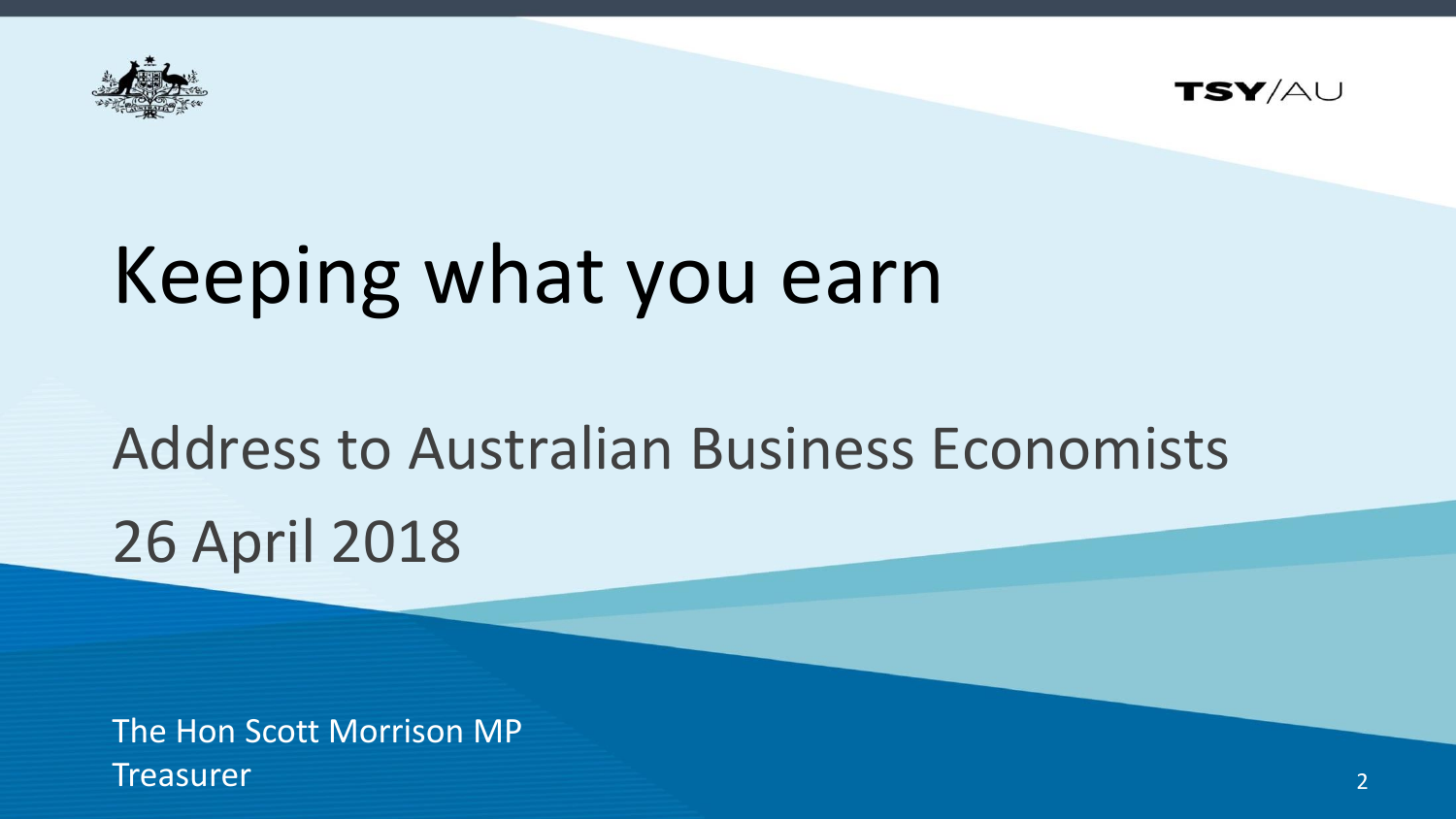1,000 jobs a day



Source: ABS Cat. No. 6202.0. Note: Over the year to March.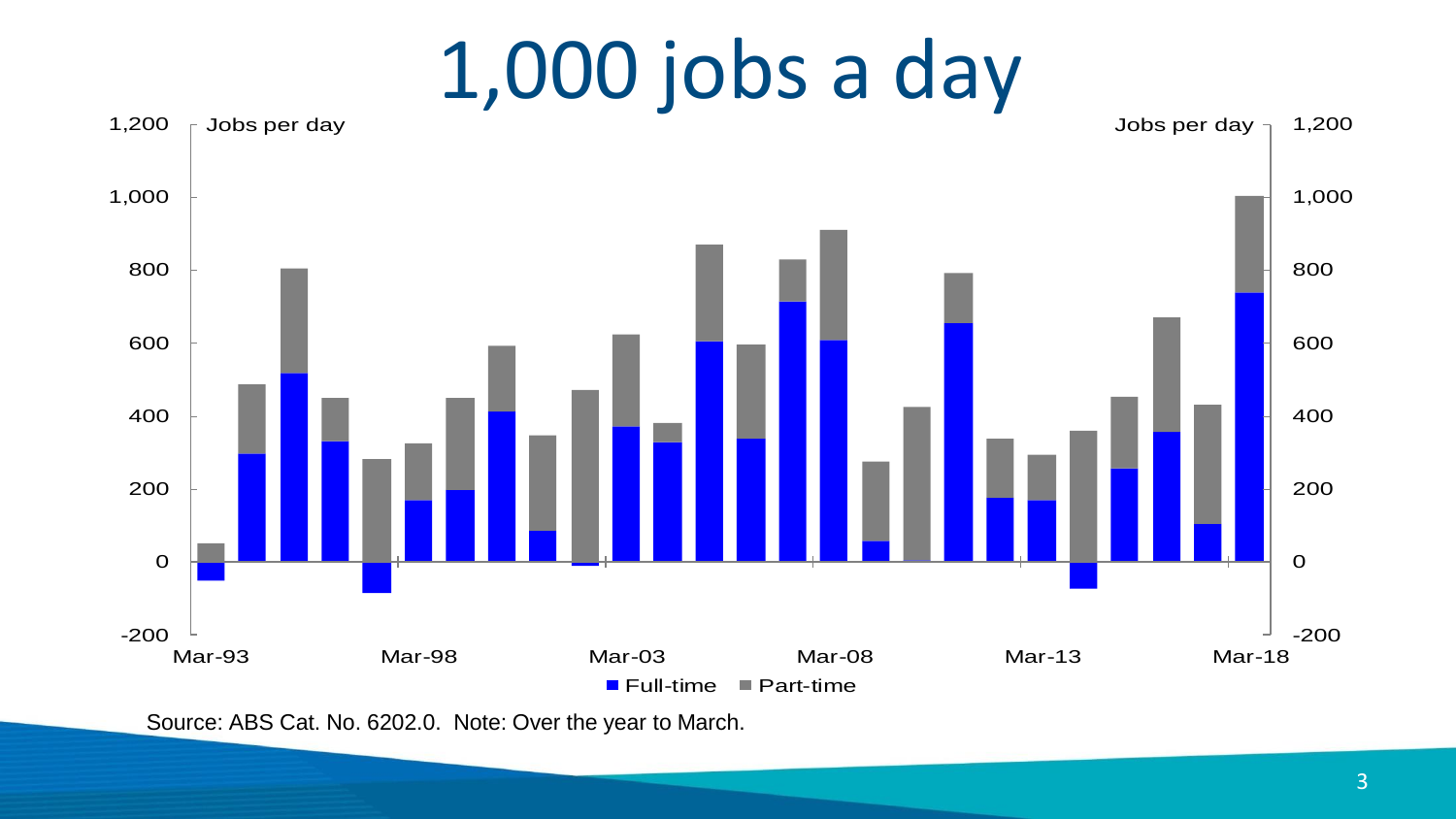

<sup>4</sup>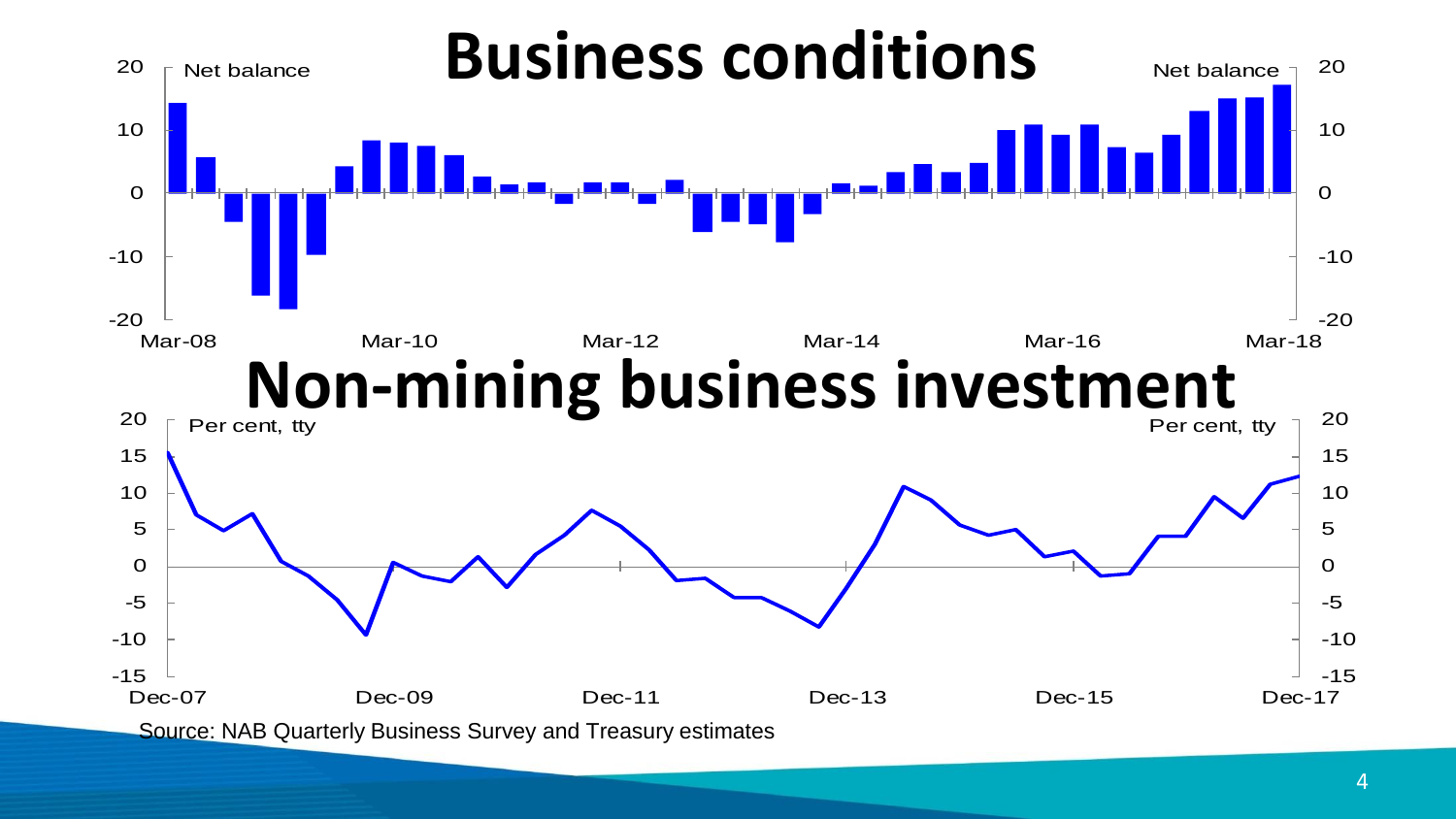### **Company profits and compensation of employees**

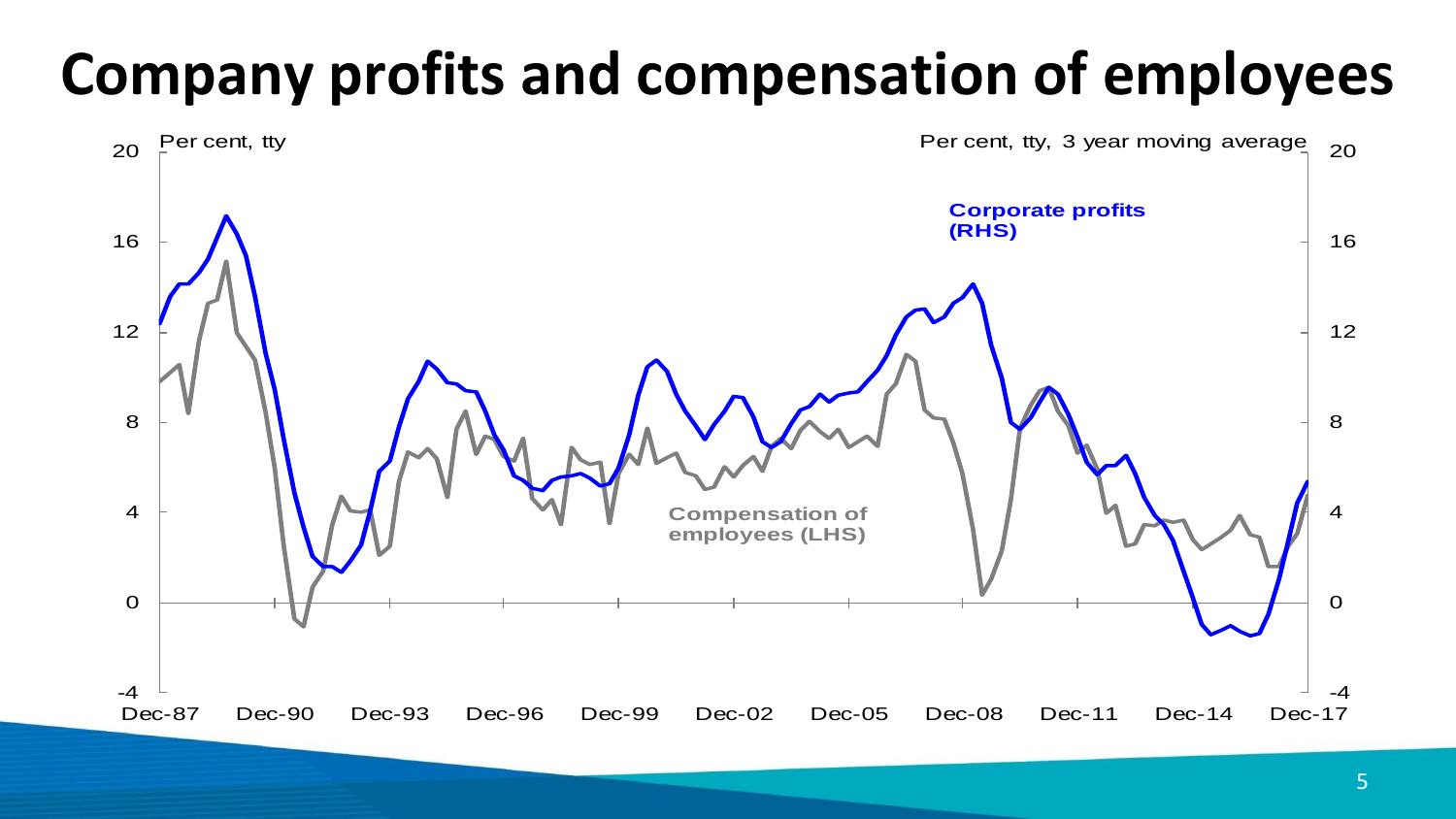## **Real expenditure growth lowest in 50 years**

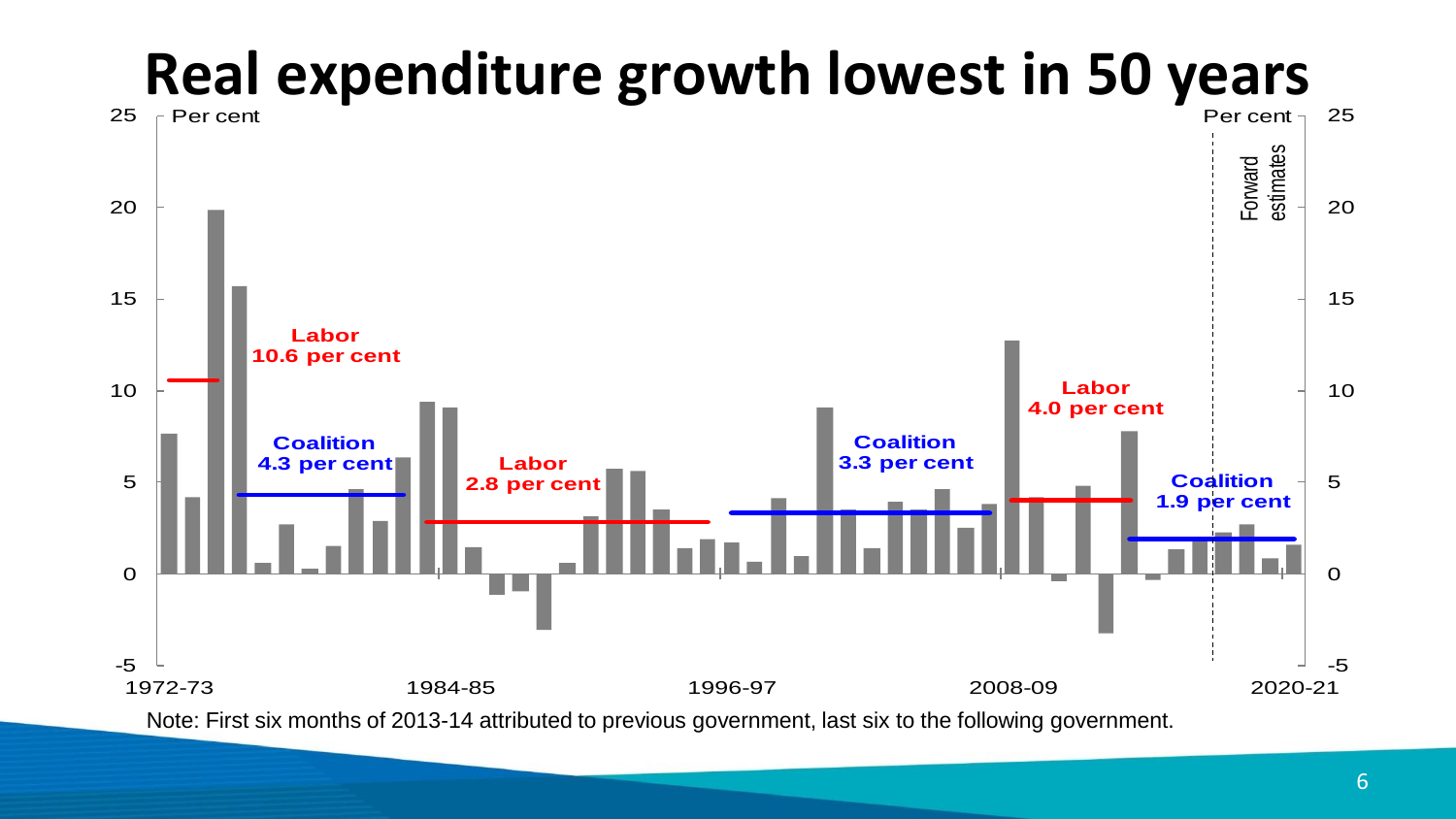#### **Welfare dependency lowest level in 25 years**

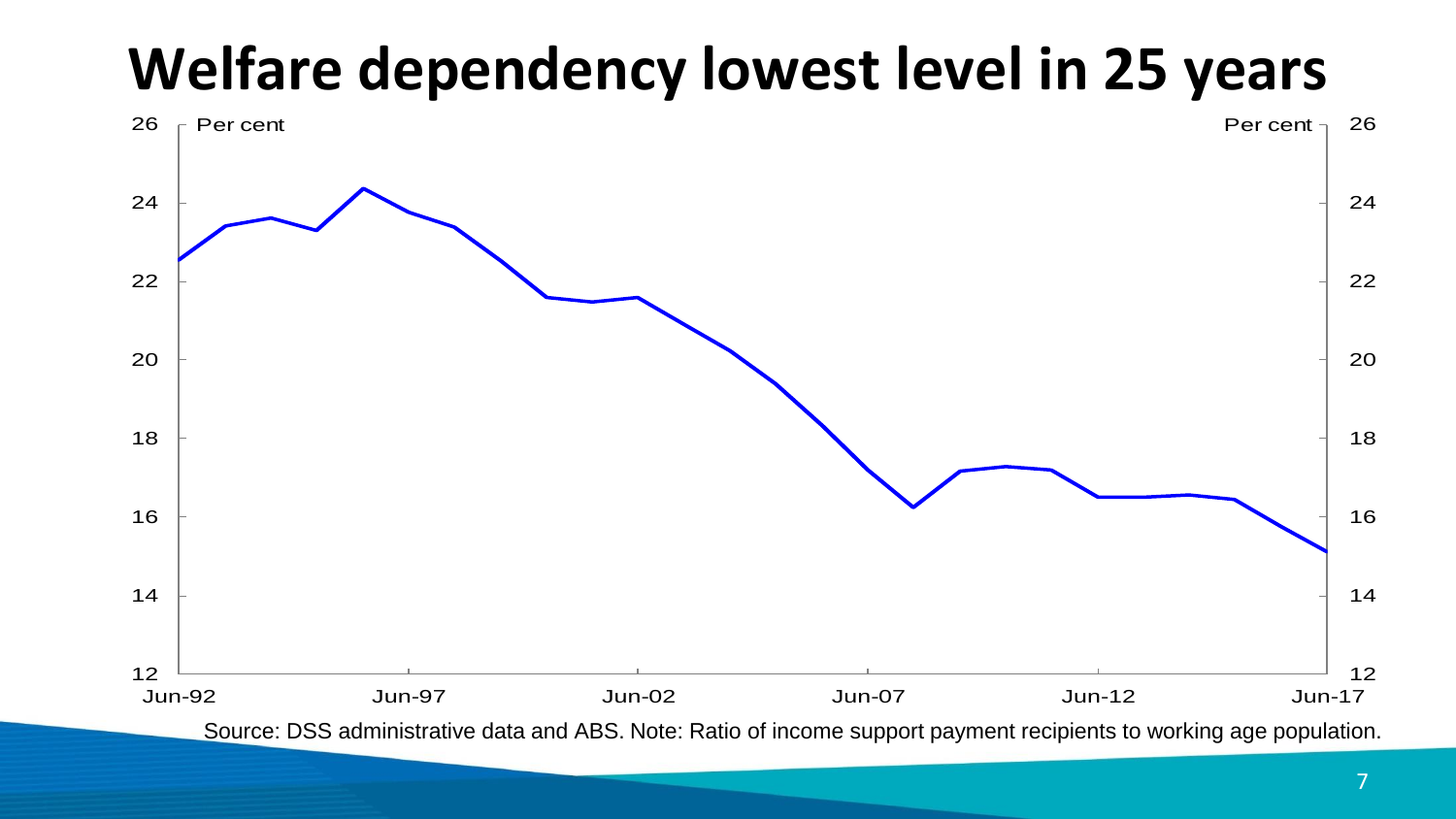# NDIS funding

• Placeholder slide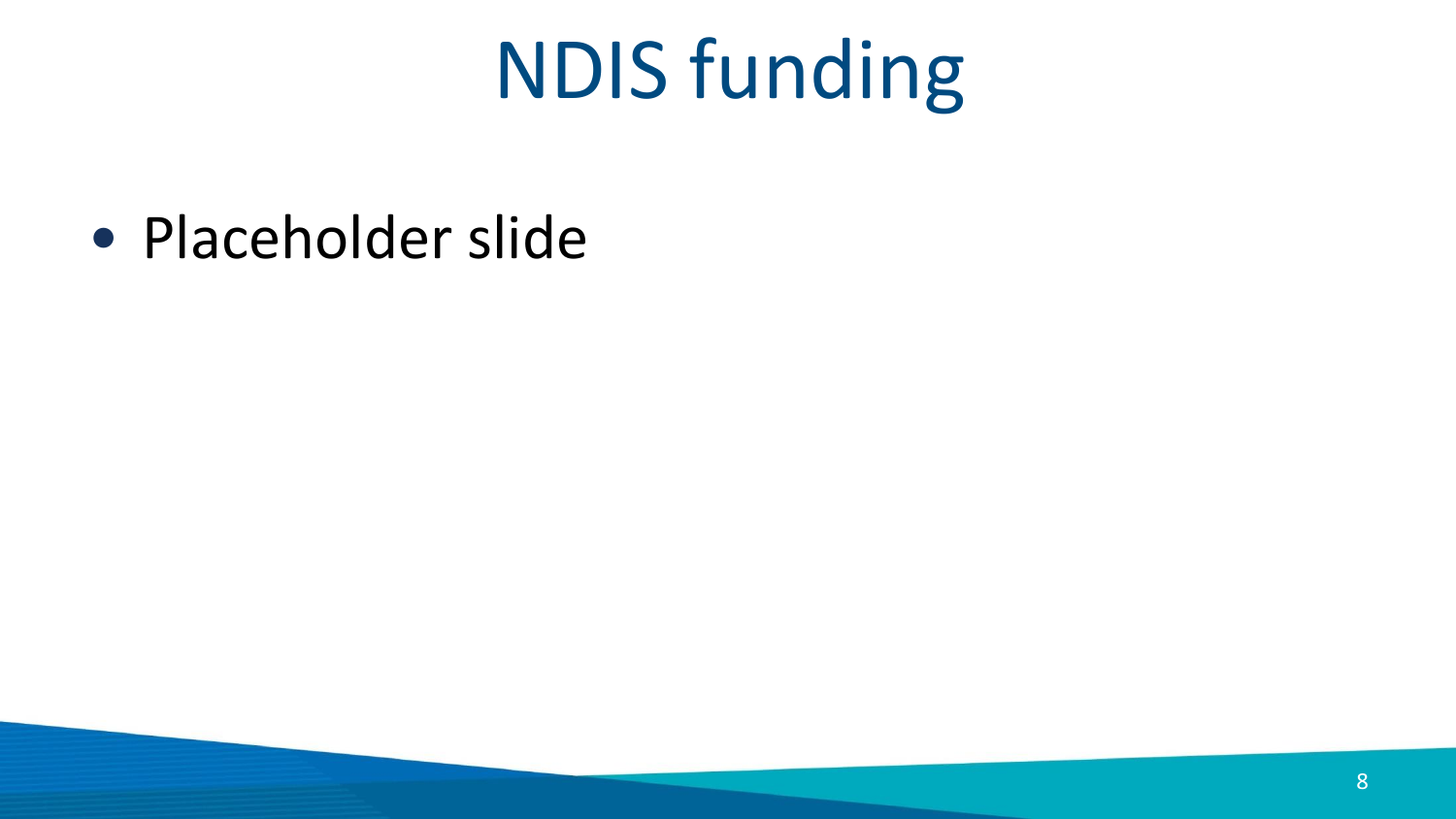### Tax-to-GDP ratio

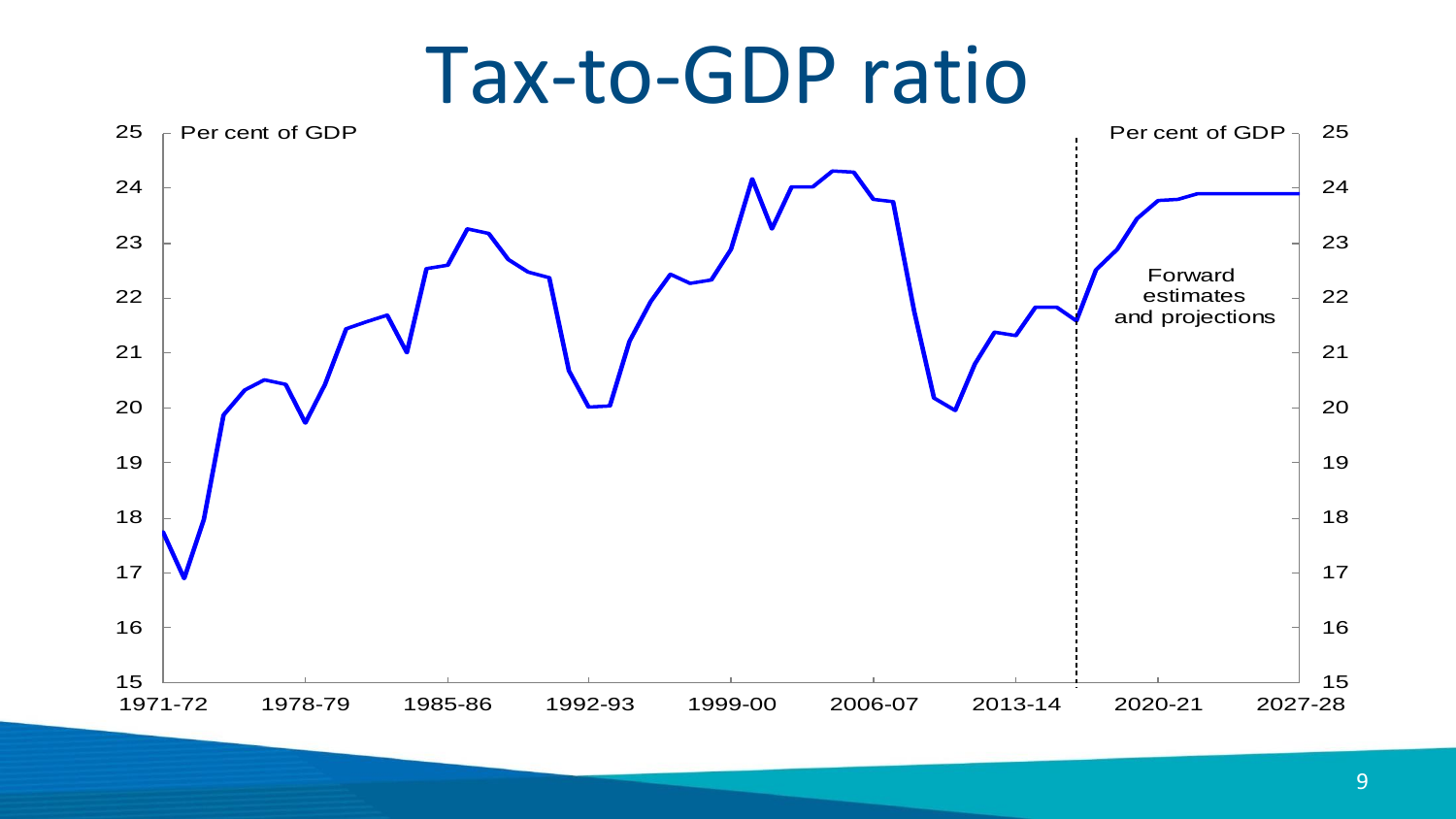## Bracket creep

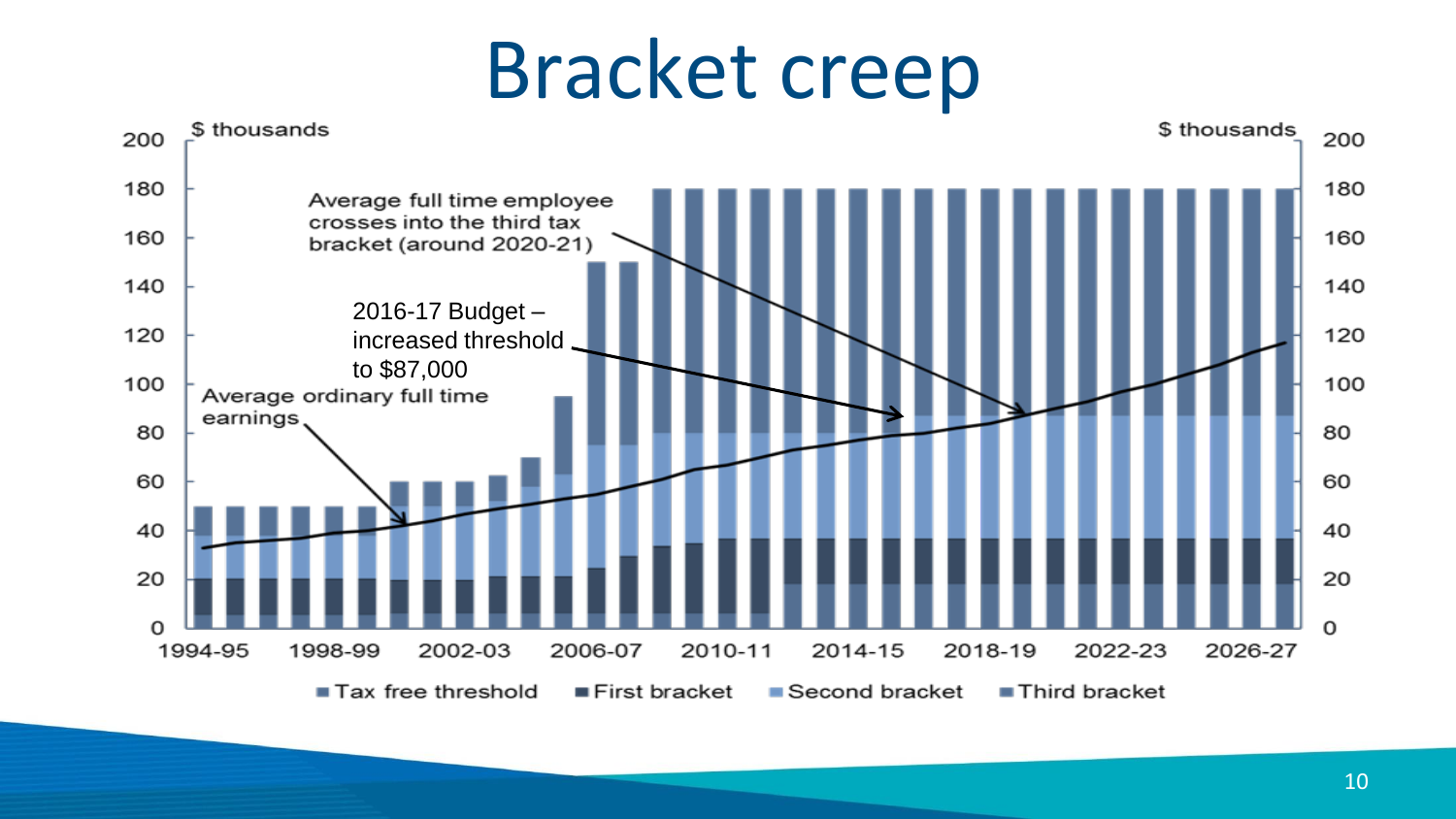

Source: 2017 OECD Revenue Statistics and Treasury. Note: All listed rates are combined central and provincial government company tax rates. All listed rates are current as of the end of 2017, except for the US with its lower rate having come into effect 1 Jan 2018 and Belgium with its lower rate having come into effect for all companies in early 2018.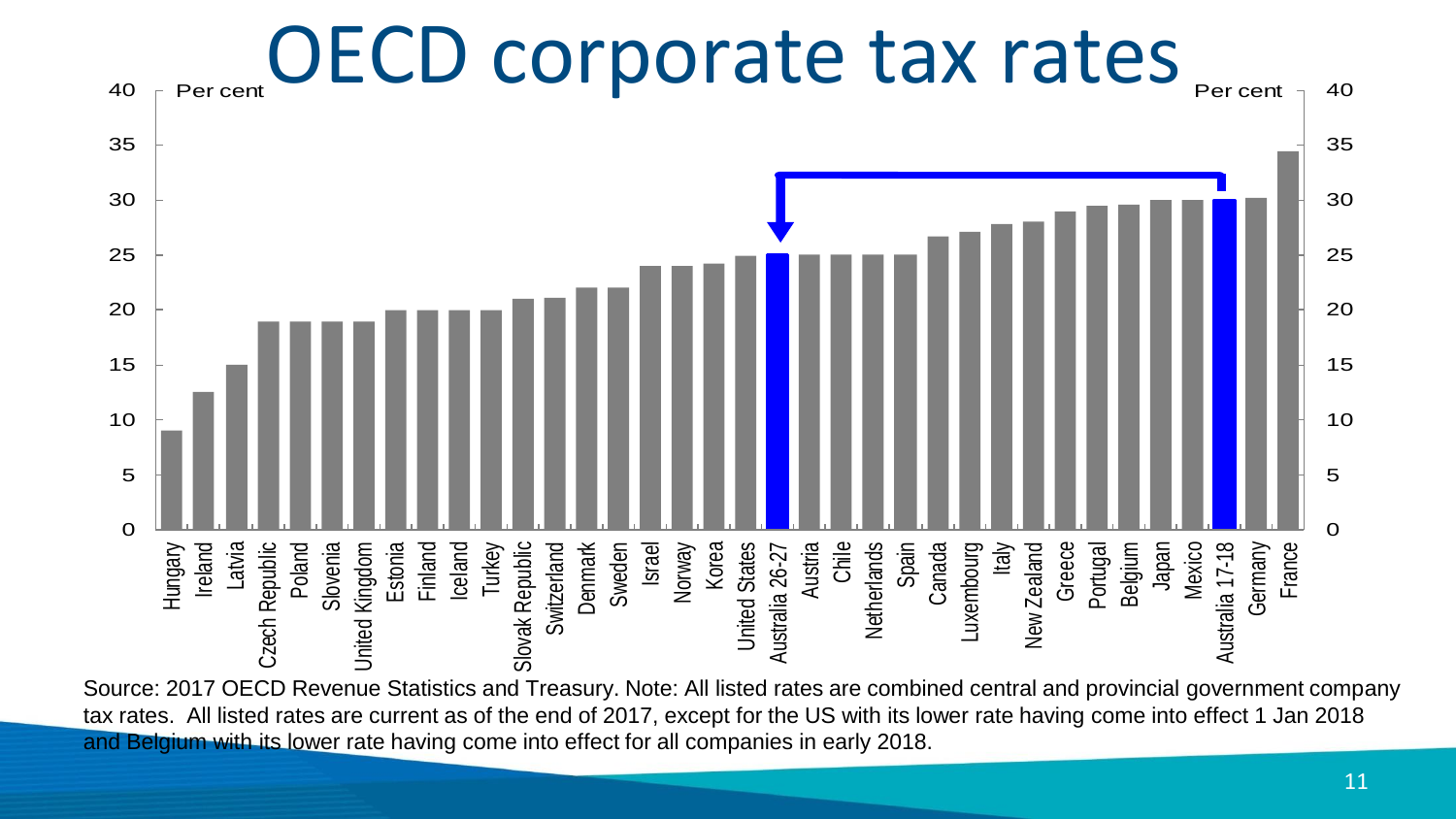## Personal income tax

| <b>Tax threshold</b> | Marginal rate | <b>Taxpayers, per</b><br><b>cent</b> | Taxpayers,<br>number | <b>Personal tax</b><br>paid, per cent | <b>Income</b><br>percentiles | <b>Personal tax</b><br>paid, per cent |
|----------------------|---------------|--------------------------------------|----------------------|---------------------------------------|------------------------------|---------------------------------------|
|                      |               |                                      |                      |                                       |                              |                                       |
| Below \$18,201       | $0\%$         | 0.4                                  | 45,000               | 0.0                                   | Top 50%                      | 87.5                                  |
| $$18,201 -$          |               |                                      |                      |                                       |                              |                                       |
| \$37,000             | 19%           | 22.5                                 | 2.3 million          | 2.3                                   | Top 25%                      | 67.0                                  |
| $$37,001 -$          |               |                                      |                      |                                       |                              |                                       |
| \$87,000             | 32.5%         | 53.6                                 | 5.5 million          | 32.5                                  | <b>Top 10%</b>               | 44.9                                  |
| $$87,001 -$          |               |                                      |                      |                                       |                              |                                       |
| \$180,000            | 37%           | 19.2                                 | 2.0 million          | 34.8                                  | Top 5%                       | 33.0                                  |
|                      |               |                                      |                      |                                       |                              |                                       |
| Over \$180,000       | 45%           | 4.1                                  | 416,000              | 30.3                                  | Top 1%                       | 16.9                                  |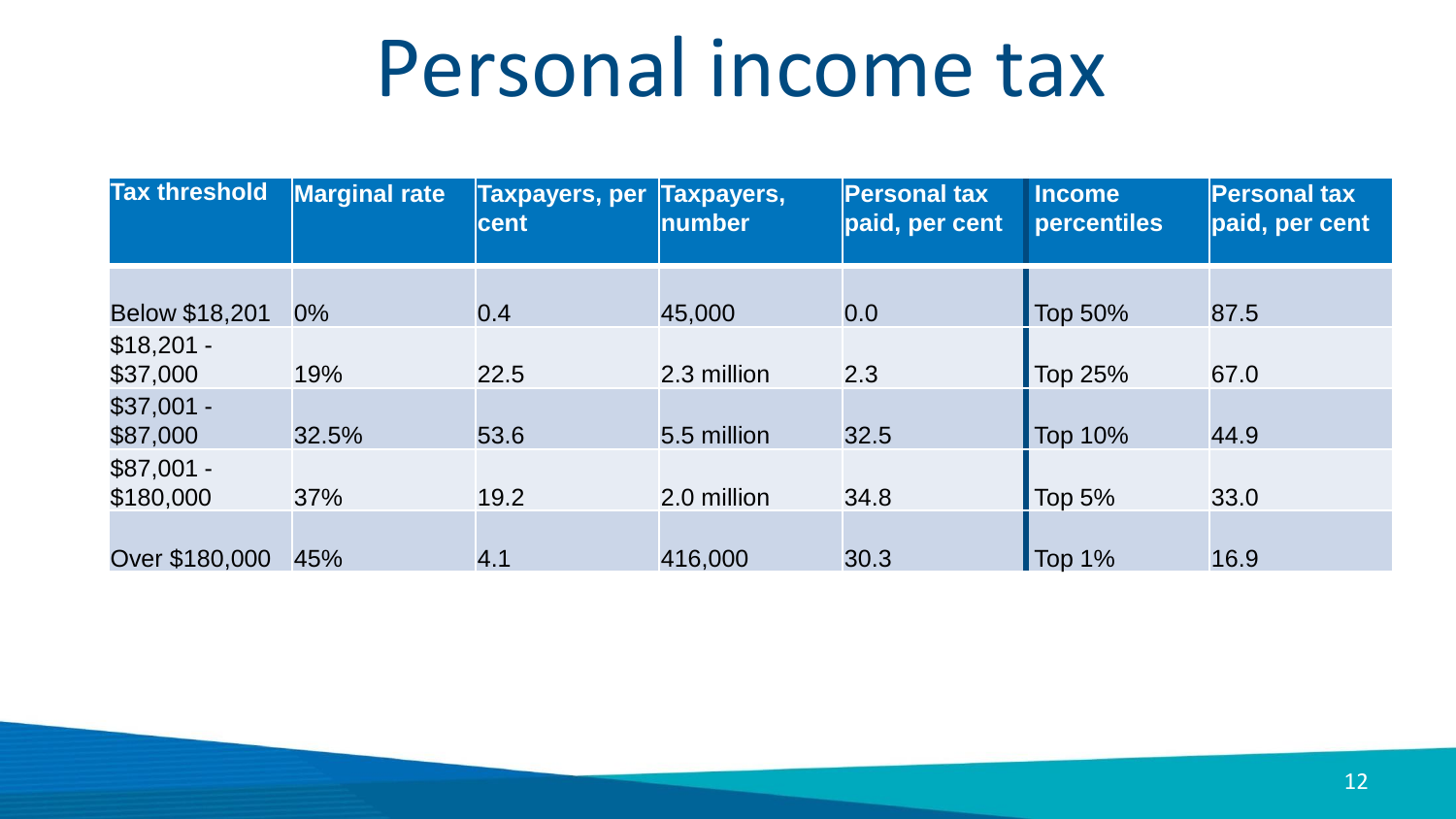

Source: 2017 OECD Revenue Statistics and Tax Database, IMF Government Finance Statistics.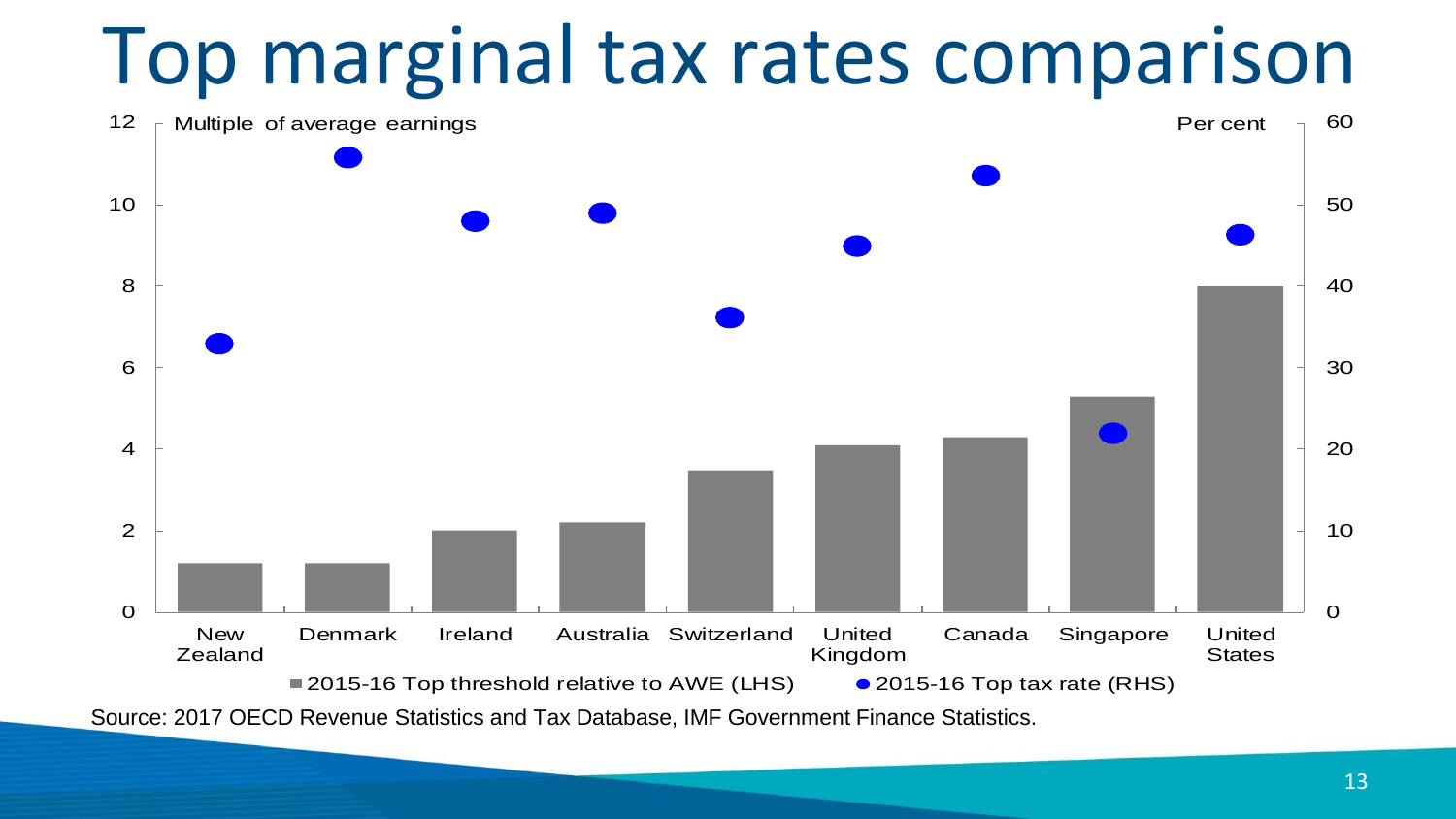



# Keeping what you earn

## Address to Australian Business Economists 26 April 2018

The Hon Scott Morrison MP **Treasurer**